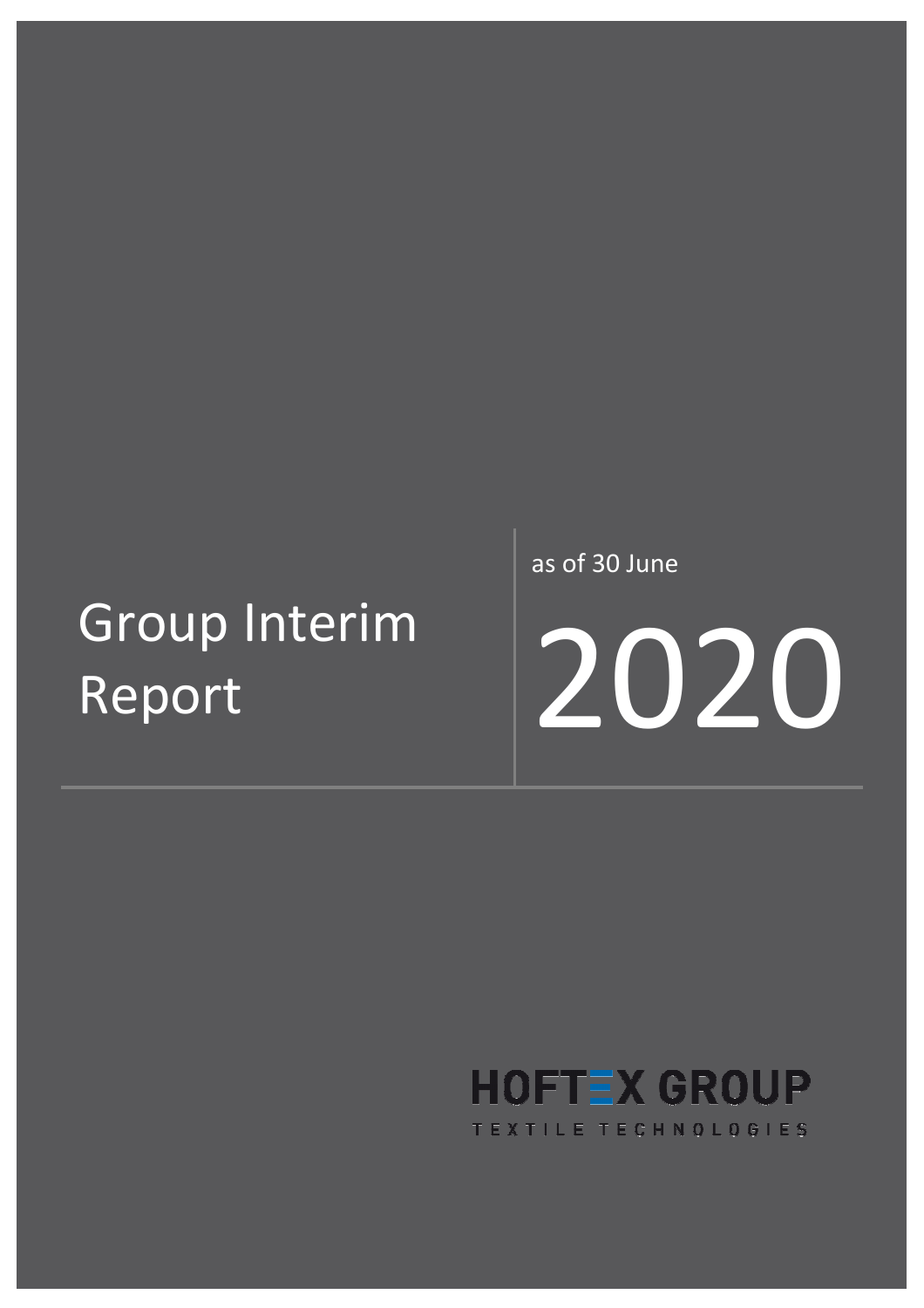## **HOFTEX GROUP AG**

## **At a glance**

| <b>Key Group Figures</b>               |                       | 1 Jan 2020 to 30<br><b>Jun 2020</b> | 1 Jan 2019 to 30<br><b>Jun 2019</b> |
|----------------------------------------|-----------------------|-------------------------------------|-------------------------------------|
| <b>External sales</b>                  | <b>EUR</b><br>million | 65.9                                | 89.1                                |
| Gross revenue                          | <b>EUR</b><br>million | 64.2                                | 88.0                                |
| Cash flows from operating activities   | <b>EUR</b><br>million | 5.3                                 | 7.8                                 |
| Employees                              |                       | 1,066                               | 1,190                               |
| Consolidated net income for the period | <b>EUR</b><br>million | $-3.5$                              | 1.2                                 |
| <b>EBITDA</b>                          | <b>EUR</b><br>million | 3.0                                 | 8.2                                 |
| <b>Balance sheet total</b>             | <b>EUR</b><br>million | 180.2                               | 196.1                               |
| Equity                                 | <b>EUR</b><br>million | 104.2                               | 107.4                               |
| Equity ratio                           | %                     | 57.8                                | 54.8                                |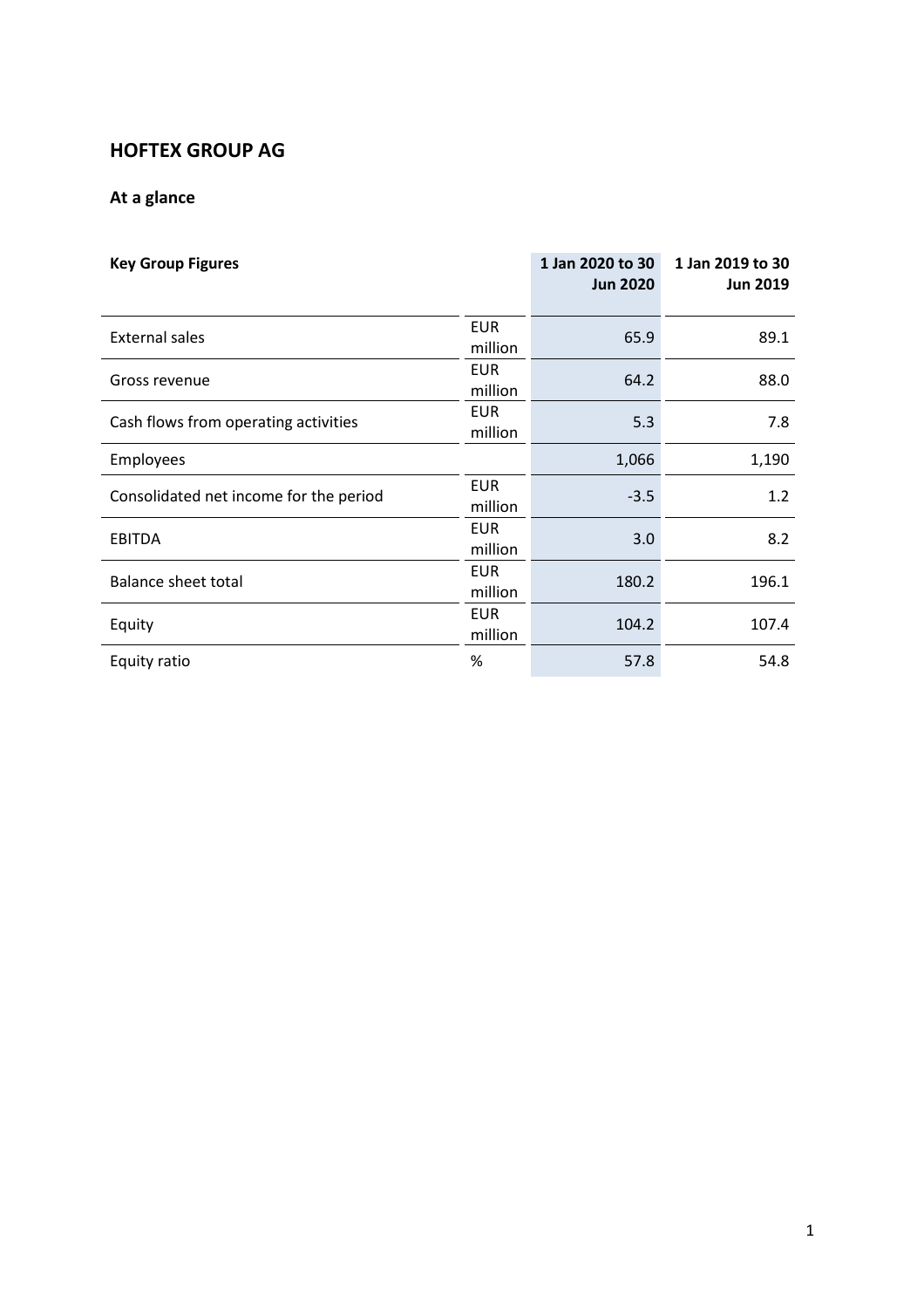## **ABOUT THE HOFTEX GROUP**

The HOFTEX GROUP is an SME operating in the textile industry with subsidiaries in Germany, Italy, Romania, the US, China and Mexico. With its headquarters in Hof, Germany, HOFTEX GROUP AG (ISIN: DE0006760002; WKN: 676000) serves as a holding company for the HOFTEX GROUP. The Group's core activities are the development, production and sale of nonwovens for technical, medical, automotive and construction applications and the apparel industry, the production of decorative fabrics and technical textiles along with the dyeing and finishing of yarns.

The HOFTEX GROUP's activities are divided into the three production divisions TENOWO, HOFTEX and NEUTEX. Each of these divisions has a management company that performs all of its sales and administrative functions, which gives the Group a clear-cut and lean structure.

| <b>HOFTEX Division</b>        | <b>TENOWO Division</b>                  | <b>NEUTEX Division</b> |
|-------------------------------|-----------------------------------------|------------------------|
| <b>Hoftex GmbH</b>            | Tenowo GmbH                             | Neutex Home Deco GmbH  |
| Hoftex Färberei GmbH          | Tenowo Hof GmbH                         | Neutex Betriebs GmbH   |
| Hoftex Färberei Betriebs GmbH | Tenowo Reichenbach GmbH                 | SC Textor S.A.         |
|                               | Tenowo Mittweida GmbH                   |                        |
|                               | Tenowo Inc.                             |                        |
|                               | Tenowo Huzhou New Materials<br>Co. Ltd. |                        |
|                               | Resintex Industriale S.r.l.             |                        |
|                               | Tenowo de Mexico S. de R.L.<br>de C.V.  |                        |

HOFTEX GROUP AG is responsible for the Group's global strategic direction and performs core duties for the Group's companies across multiple divisions.

HOFTEX GROUP AG has control and profit transfer agreements with the main production subsidiaries. All profit and loss transfers from the subsidiaries are bundled at the holding company level and combined with the primary earnings of HOFTEX GROUP AG to produce the final result of the holding company. The real estate companies Hoftex Immobilien I GmbH and Hoftex Immobilien II GmbH & Co. KG manage and perform administrative duties for the various properties and real estate assets.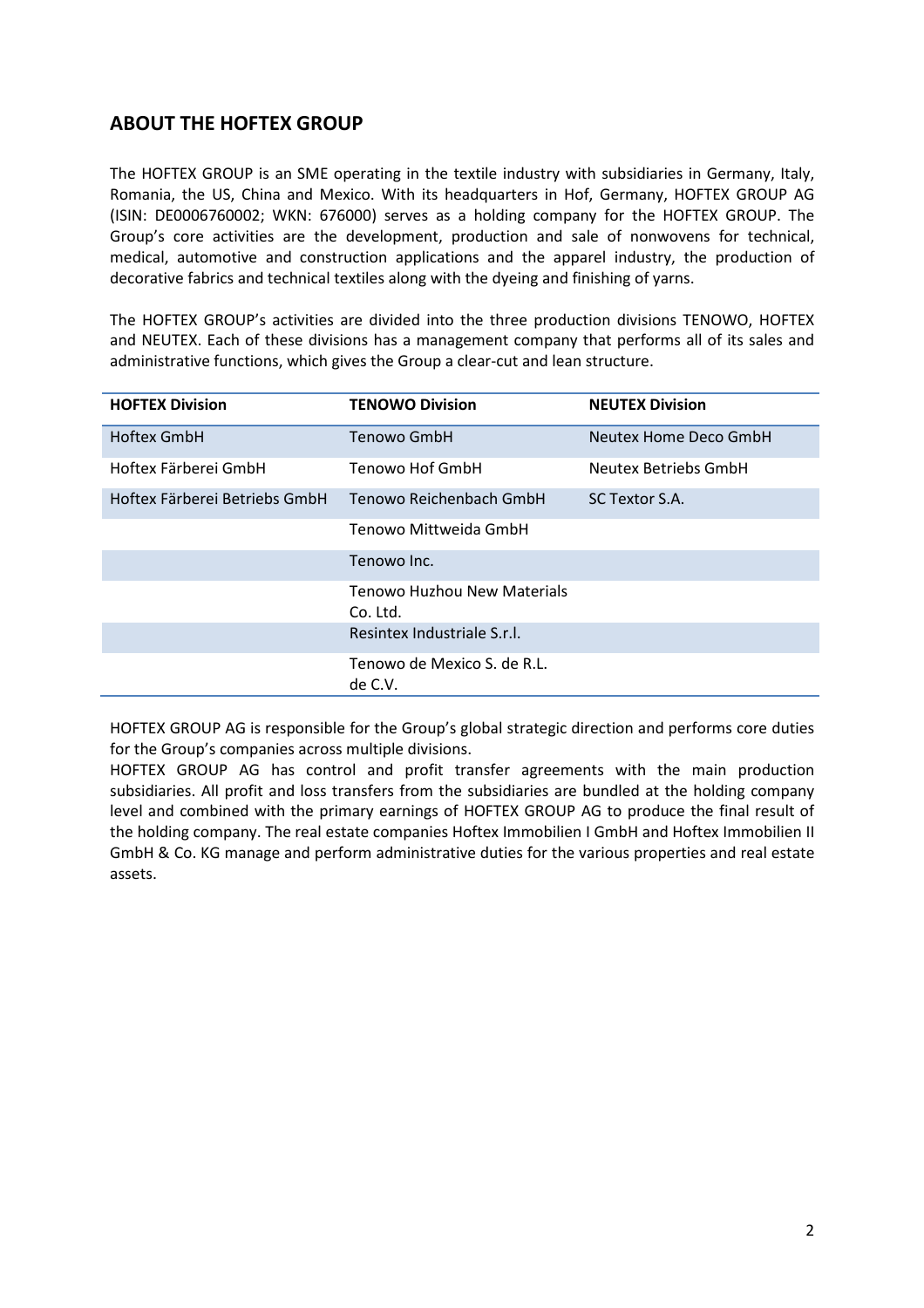## **THE HOFTEX GROUP SHARE**

Hoftex Group shares are traded on the m:access market of the Munich Stock Exchange. Following the move to the Open Market on 29 June 2009, the Hoftex Group is no longer considered to be "publicly listed" as defined in the German Securities Trading Act (Wertpapierhandelsgesetz, or WpHG). For this reason, shareholders are no longer subject to the special provisions in the WpHG governing the duty to disclose holdings that exceed or fall below certain reporting thresholds. The principle shareholder ERWO Holding AG currently holds 4,611,129 shares. This corresponds to 84.7% of the total shares.

| Share type                    | No-par value shares, each with a proportional share of EUR<br>2.56 (rounded) in the share capital |
|-------------------------------|---------------------------------------------------------------------------------------------------|
| <b>Subscribed capital</b>     | EUR 13,919,988.69                                                                                 |
| Number of no-par value shares | 5,444,800                                                                                         |
| <b>Listing</b>                | Munich Stock Exchange                                                                             |
| <b>Market segment</b>         | m:access                                                                                          |
| Stock exchange symbol         | <b>NBH</b>                                                                                        |
| <b>ISIN</b>                   | DE0006760002                                                                                      |
| <b>WKN 1)</b>                 | 676000                                                                                            |

The Hoftex Group has continually raised its dividend over the previous fiscal years, which amounted to EUR 0.25 for the 2018 fiscal year. Due to the decline in net income and the uncertain situation, on 10 July 2020 the Management Board and the Supervisory Board proposed a dividend payment of EUR 0.15 per no-par value share, which corresponds to a total dividend payment of EUR 816,720.00. This proposal was adopted by a majority vote at the Annual General Meeting.

| <b>Share</b>                       |                       | 1 Jan to 30 Jun<br>2020 | 1 Jan to 30 Jun<br>2019 |
|------------------------------------|-----------------------|-------------------------|-------------------------|
| Net result per share               | EUR                   | $-0.64$                 | 0.22                    |
| Equity per share                   | <b>EUR</b>            | 19.13                   | 19.73                   |
| Opening share price on 2 Jan 2020  | EUR                   | 11.40                   | 12.60                   |
| High                               | <b>EUR</b>            | 11.60                   | 13.90                   |
| Low                                | EUR                   | 8.70                    | 12.60                   |
| Closing share price on 30 Jun 2020 | EUR                   | 10.90                   | 13.80                   |
| Market capitalization              | <b>EUR</b><br>million | 59,348                  | 75,138                  |

During the first half year global stock markets were dramatically impacted by COVID-19. This also led to strong fluctuations in the Hoftex Group share. Following a steep drop in the Hoftex Group share price with a low of EUR 8.70 on 27 March 2020 and 30 March 2020, the situation continued to ease over time. The Hoftex Group AG share price was EUR 9.80 on 27 August 2020.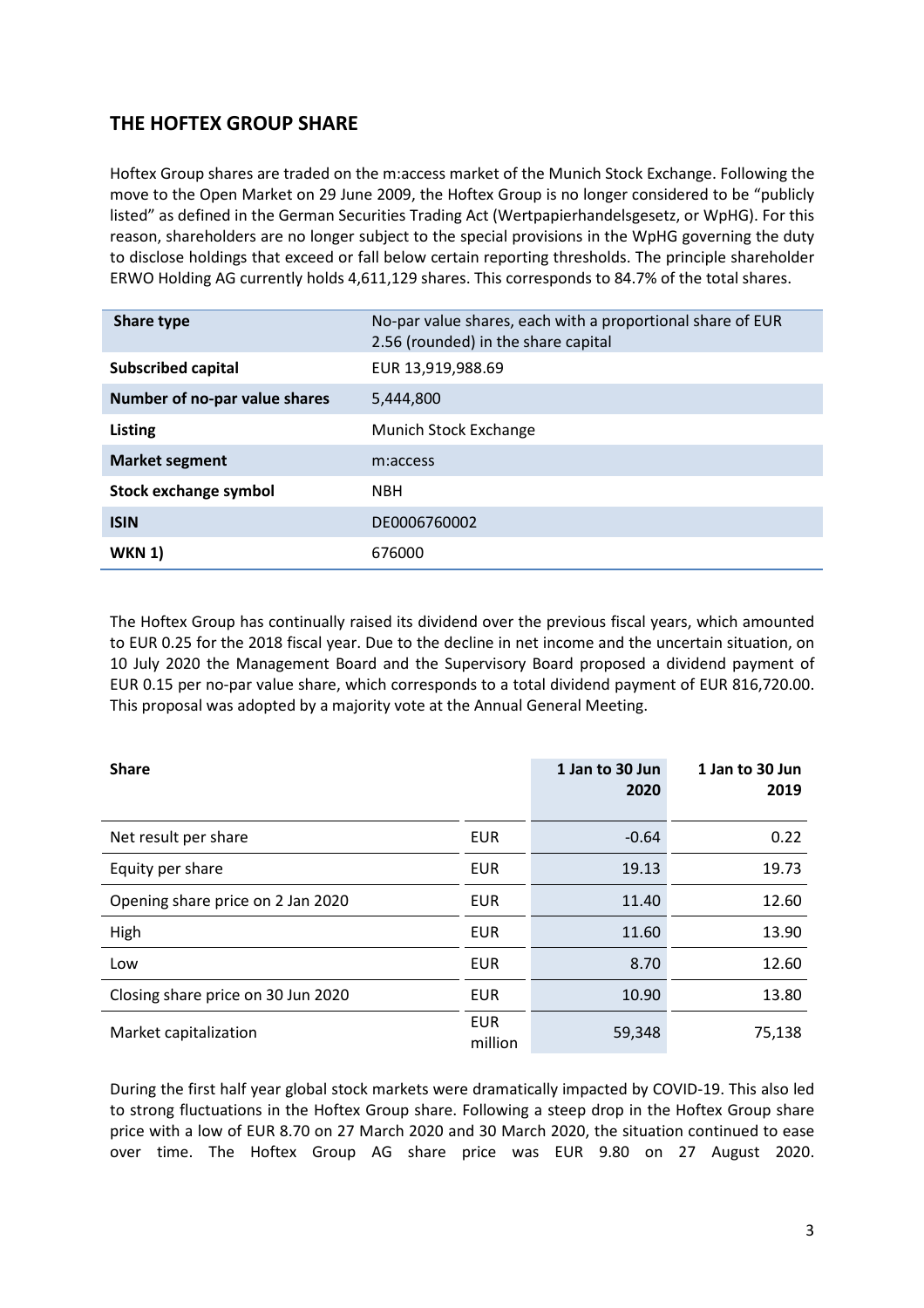## **GROUP PERFORMANCE IN H1 2020**

### **Economic environment**

The COVID-19 pandemic plunged the global economy into a deep recession. The economic impact of the shutdown had a dramatic effect on national economies and resulted in an historic economic decline during the second quarter. China was the only country that was able to generate growth again in the second quarter. The COVID-19 pandemic broke out much earlier there, so they were able to check the spread of the disease and generally bring it under control by spring. Overall, experts anticipate at least a 5% decline in the global economy.

Economic performance in the Eurozone fell sharply again in the second quarter following a dip in the first quarter (-3.6%). The IMF is forecasting a drop of -10.2% for the year as a whole. The national economies in Italy, Spain and France are expected to bear the brunt of the crisis, while a -7.8% decline is predicted in Germany. (Source: World Economic Outlook Update June 2020)

The uncertainty regarding how the pandemic will continue to play out and its influence on society, including decreased sales and earnings for businesses and diminished incomes and job security among the population is not indicative of a rapid recovery and return to normal economic performance.

#### **Sector trends**

Sales in the German textile and apparel industry receded by 14.3% during the first half year. Retail sales closures affected the apparel sector in particular: At the apex of the lockdown during the month of April alone, apparel suffered a decline of -45.3% compared to the same month the previous year. But sales also plummeted by -10.8% in the textile sector compared to the first half year of 2019. Consequently, production and employment declined steeply during the first half year. The order situation for the entire sector remains negative – order intake fell both in textiles (-12.1%) and apparel (-14.8%), with the poorest performance in April and May having a massive impact on overall performance during the first half year. The economic climate in the textile and apparel industry has improved somewhat since July, largely due to the increasing expectations for the coming months. (Source: textil+mode konjunktur August 2020)

#### **Division trends**

In our largest division TENOWO, which specializes in the development and manufacturing of technical textiles and nonwovens, sales came in at EUR 55 million, or 21.2% lower than the previous year (EUR 69.8 million). Business went according to plan during the first quarter, with sales reaching the previous year's level. Beginning in the second quarter, nearly all of TENOWO's market segments were affected by the economic impact of the pandemic and declined considerably. The automotive segment in particular suffered a serious downturn as many automotive manufacturers closed their plants for weeks at a time. As the crisis progressed, it also had an extremely detrimental effect on other applications for industry, packaging and apparel. Only the medical/healthcare division saw growth. The COVID-19 pandemic led to an increased demand for the production of protective materials such as face coverings and protective clothing. TENOWO was able to win orders from new customers in the short term, particularly in the US market.

TENOWO responded to these changes with maximum flexibility and rapidly adjusted its production capacities to meet customer requirements. With the exception of the Chinese location, which had to be shut down temporarily due to the absolutely mandatory nationwide shutdown, we succeeded in keeping all of our locations operational and continuing production. Nevertheless, TENOWO had to contend with extreme under-utilization of capacities along with uneven plant utilization. Short-time work proved to be an exceptionally useful and effective measure.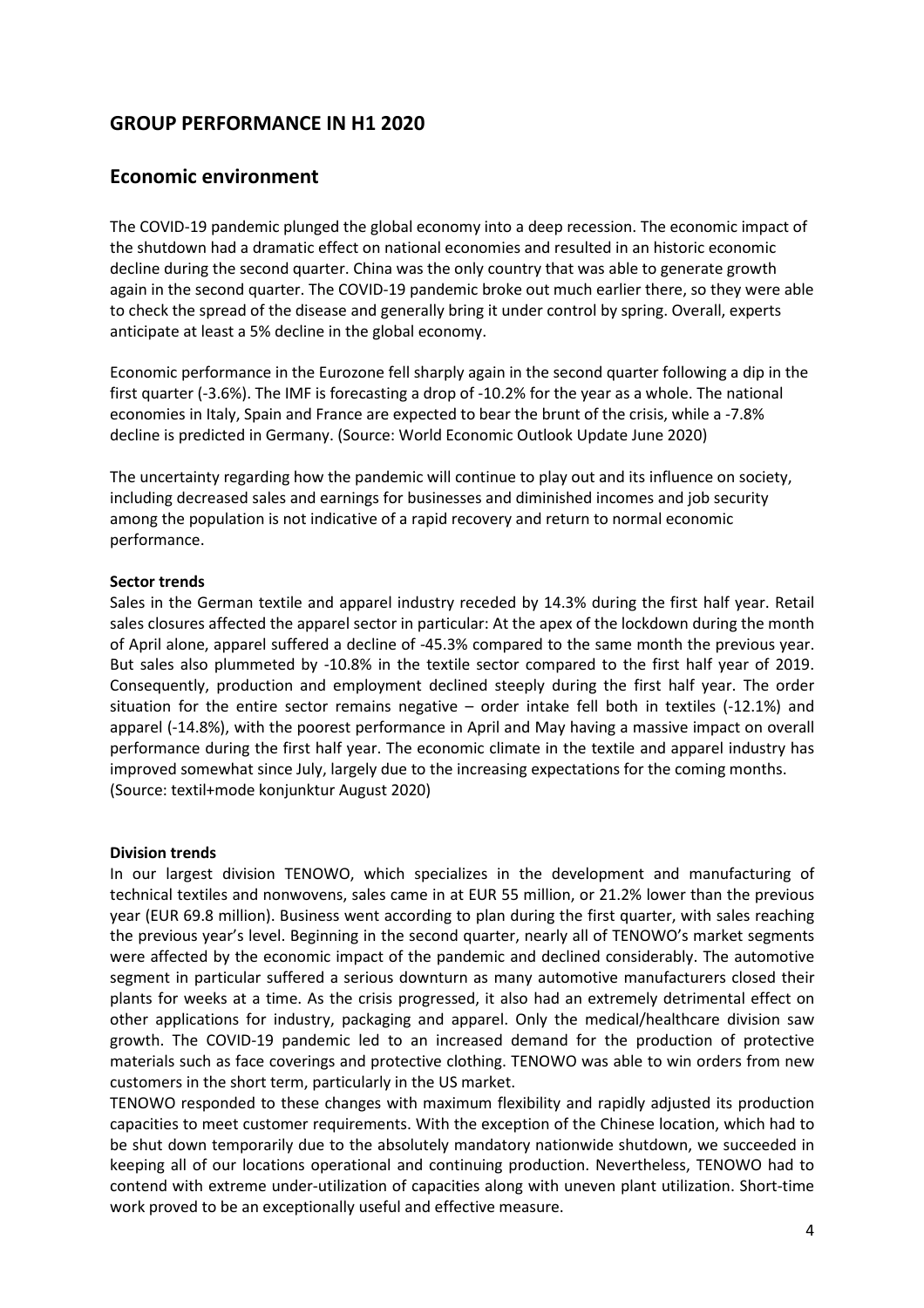The NEUTEX division generated EUR 6.2 million in sales during the first half of 2020 (prior year: EUR 7.4 million). Sales at NEUTEX also declined compared to the same period the previous year, but not on the same scale as in other sectors.

Despite COVID-19, there was a considerable amount of buyer interest in household textiles. However, because retail stores were closed for weeks, purchases had to be made online, which noticeably dampened the demand for consumer goods. Sales with customers with their own online sales channels rose during the second quarter, but this could not compensate for the drop in sales with industrial customers and stationary retailers. The exceptional situation in the area of medical personal protective equipment presented an opportunity for NEUTEX to expand its portfolio by utilizing finishing capacities for the production of face coverings.

Companies in the NEUTEX Division quickly adjusted their capacities in response to the changing order situation and correspondingly reduced their production output.

The HOFTEX division achieved sales of EUR 3.7 million (prior year: EUR 10.9 million) during the first half year with its dyeing business. Adjusted for the spinning segment divested on 31 August 2019, comparable sales during the same period the previous year were EUR 4.5 million; i.e. HOFTEX experienced a drop of 17.8%. The economic downturn during the second quarter resulted in a dramatic decline in orders along with many order cancellations in all customer segments. Production capacities were also adjusted downward in the dying plant in the short term in response to the order situation.

Real estate company business went according to plan during the first half year. Revenues and results have remained at the previous year's level due to the stable rental situation.

The abrupt and intense drop in sales and production during the second quarter of 2020 placed a nearly equal burden on virtually every aspect of the HOFTEX GROUP's business and resulted in losses in the producing divisions.

#### **Net assets, financial position and results of operations**

#### **Earnings position**

The HOFTEX GROUP experienced seriously diminished sales and overall performance during the first half of the year due to corona. Consolidated sales plunged by 26% from EUR 89.1 million in the previous year to EUR 65.9 million. The results by division break down as follows:

| in EUR million | 1 Jan to 30 Jun 2020 | 1 Jan to 30 Jun 2019 |
|----------------|----------------------|----------------------|
| <b>Hoftex</b>  | 3.7                  | $10.9*)$             |
| <b>Neutex</b>  | 6.2                  | 7.4                  |
| <b>Tenowo</b>  | 55.0                 | 69.8                 |
| Other          | 1.0                  | 1.0                  |
|                | 65.9                 | 89.1                 |

\*) including the spinning segment divested on 31 August 2019

Lower sales severely impaired Group profitability during the first half year. Gross profit (EUR 35.2 million) tumbled by 22.6% compared to the prior year. However, the gross profit margin increased by around 3% to 55%. A decline in the cost of materials to EUR 29.9 million (prior year: 43.9 million) had a positive impact. This is offset by lower other operating income of EUR 0.8 million (prior year: EUR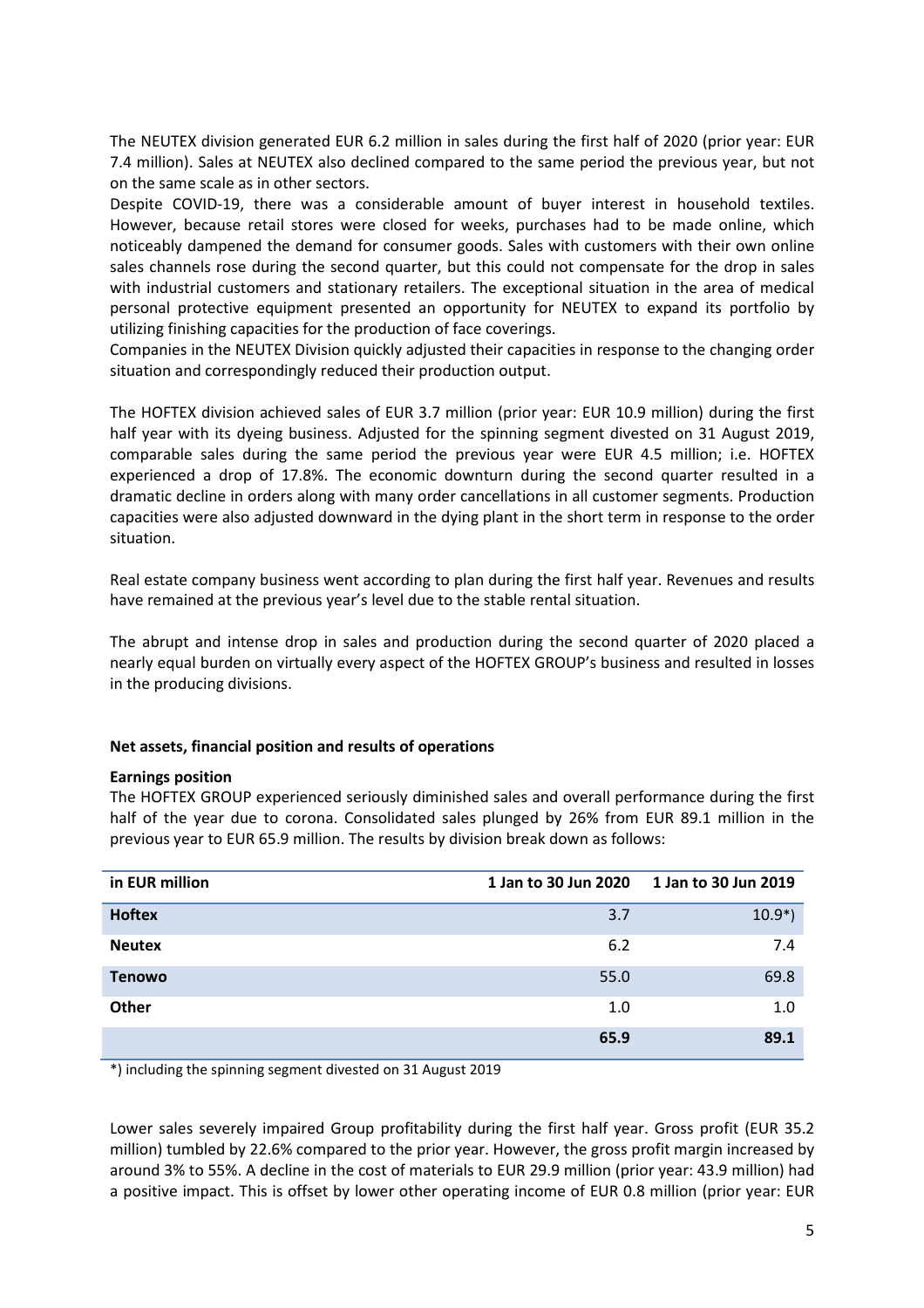1.3 million). Personnel expenses were EUR 20.4 million – lower than the previous year's figure of EUR 24.1 million. The reduction reflects adjustments to personnel capacities through the use of shorttime work and accrued overtime and downsizing during the second quarter. Personnel expenses based on gross revenue rose from 27.4% during the same period the previous year to 31.8% during the reporting period. Depreciation and amortization and write-downs amounted to EUR 5.8 million, slightly higher than the previous period with EUR 5.7 million, and solely include scheduled depreciation of tangible and intangible assets. Other operating expenses fell from EUR 12.8 million to EUR 11.3 million; based on gross revenue, they were 17.6% (prior year: 14.6%) – due to the overall decline in gross revenue. In total EBIT is EUR -2.4 million (prior year: EUR 2.8 million). Taking into account net interest income of EUR -0.6 million (prior year: EUR -0.9 million), EUR -0.1 million in income taxes (prior year: EUR -0.3 million) and other taxes of EUR -0.4 million (prior year: EUR -0.3 million), consolidated earnings as of 30 June were EUR -3.5 million (prior year: EUR 1.2 million). This corresponds to earnings per share of EUR -0.64 (prior year: EUR 0.22).

#### **Financial position**

| in EUR thousand                             | 1 Jan to 30 Jun 2020 | 1 Jan to 30 Jun 2019 |
|---------------------------------------------|----------------------|----------------------|
| Cash flows from operating activities        | 5,278                | 7,810                |
| Cash flows from investing activities        | $-4.217$             | -4,843               |
| <b>Cash flows from financing activities</b> | $-457$               | $-1,639$             |
| <b>Balance</b>                              | 604                  | 1,328                |

Despite a significant reduction in trade receivables, cash inflows from operating activities of EUR 5.3 million declined by EUR 2.5 million compared to the previous period, above all as a result of the consolidated earnings of EUR -3.5 million (prior year: 1.2 million). The negative cash flows from investing activities (EUR -4.2 million (prior year: EUR -4.8 million)) relate mainly to payments to acquire tangible fixed assets. We are currently investing in the continuation and completion of the investments we started last year. The TENOWO division is installing a new binder line at the nonwoven site in Hof, which will pave the way for the development of new markets and products. Neutex Home Deco GmbH, located in Münchberg, is focusing on investments in digital marketing for its products. The negative cash flows from financing activities of EUR -0.5 million (prior year: -1.6 million) were mainly affected by the interest from the *Schuldscheindarlehen*, or bonded loan. The combined effect of cash inflows and outflows from operating activities, investing activities and financing activities during the period under review resulted in cash and cash equivalents of EUR 23.3 million (31 December 2019: EUR 32.2 million). After deducting bank loans the Group's net debt was EUR 18.0 million (31 December 2019: EUR 18.4 million).

#### **Net assets**

The Group balance sheet total fell by around 8% to EUR 180.2 million as of 30 June 2020 (30 June 2019: EUR 196.1 million). Intangible assets and tangible fixed assets rose from EUR 100.3 million to EUR 103.4 million net, whereas the release of funds for inventories of EUR 4.5 million and a drop in receivables and other assets from EUR 24.8 to EUR 19.0 million reduced current assets. The EUR 9.0 million *Schuldscheindarlehen* was already paid on schedule in late 2019, lowering cash equivalents to EUR 23.3 million (prior year EUR 32.2 million). Half year losses resulted in a reduction in equity capital from EUR 107.4 million to EUR 104.2 million. The equity ratio declined to 57.8% as a result (31 December 2019: 59.0%). Provisions of EUR 18.3 million as of June 2020 are EUR 2.0 million lower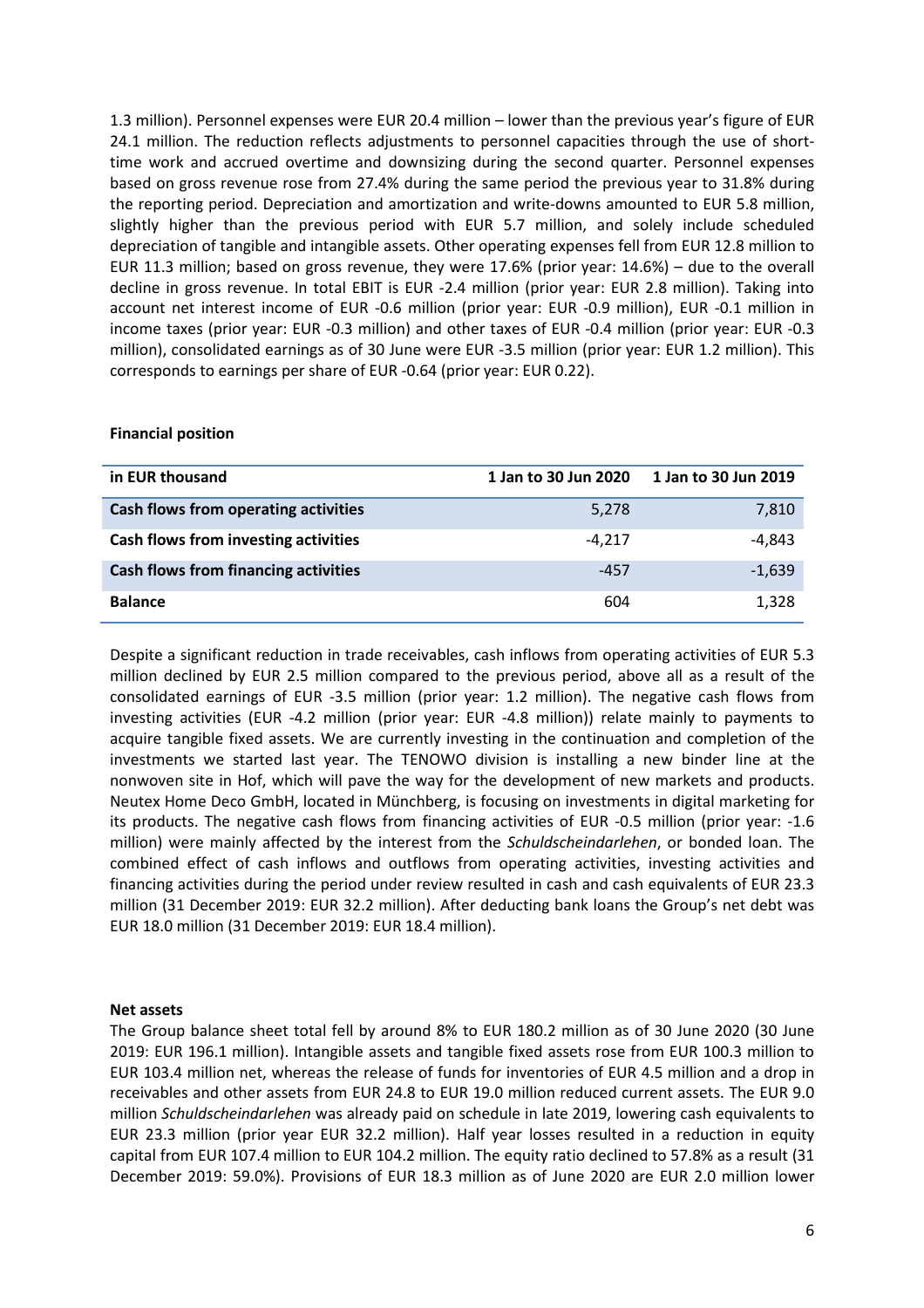than the reporting date of 30 June 2019. The first repayment of the *Schuldscheindarlehen* lowered liabilities to EUR 57.1 million (prior year: 67.7 million).

#### **Employees**

The number of employees as of 30 June 2020 is 1,055 (prior year: 1,189). The number of employees therefore declined by 134 compared to the previous year. However, the previous year's values include Hoftex CoreTech GmbH employees who were part of the group of companies at that time.

#### **Risks and opportunities**

The HOFTEX GROUP is faced with risks and opportunities that can have either a negative or positive impact on our net assets, financial position and results of operations as well as the Group's market position. For detailed information on the HOFTEX GROUP's risk management activities, please consult the 2019 Annual Report, pages 19 through 23.

The effects of the corona pandemic will result in a higher level of operational risk in terms of customer demand and order handling, which could impact EBITDA.

Overall, despite these circumstances, as of today there are no identifiable risks that could jeopardize the future of the company.

#### **Outlook**

The COVID-19 pandemic plunged the global economy into a deep recession. The slump in earnings is much greater than assumed in the spring. Economic experts anticipate a recovery during the second half of the year. However, the economy will continue to perform below capacity. Economic performance is not expected to reach the previous year's level until late 2021 at the earliest. Global economic performance is expected to drop by 4.9% this year. Growth of 5.4% is predicted for 2021. The impact on the Eurozone economy will be much greater, with forecasts indicating a 10.2% decline in performance in 2020. Italy, Spain and France will bear the brunt of the economic consequences of COVID-19. Experts believe that the worst of the crisis is over in Germany and that there will be an upswing in economic activity. That notwithstanding, the German economy is largely dependent on global economic development due to its status as one of the world's largest exporters. The 2021 GDP growth forecast for the Eurozone is 6.0%. The Eurozone economy is not expected to recover fully until 2022. (Source: World Economic Outlook Update June 2020)

All sectors of the economy can expect an increase in corporate bankruptcy filings and continued deterioration of the employment market. The European Commission is forecasting a 9.5% rise in unemployment in the Eurozone.

The risk of another wave of infections should not be underestimated. If stricter safety precautions are required as a result of an increase in new infections with corresponding restrictions to economic life, this will result in massive long-term damage to national economies.

At present it is difficult in general to predict the economic impact COVID-19 will have on our customers and, in turn, business development in the HOFTEX GROUP.

Right now the HOFTEX GROUP expects the relevant customer markets to recover gradually over the coming months. After reaching an absolute low in the second quarter, we are currently experiencing a slight upturn. We expect to see noticeable improvement beginning in the fourth quarter.

The automotive sector so essential to TENOWO faces a number of extensive structural challenges alongside the downturn in the economy due to COVID-19. The automotive markets will likely recover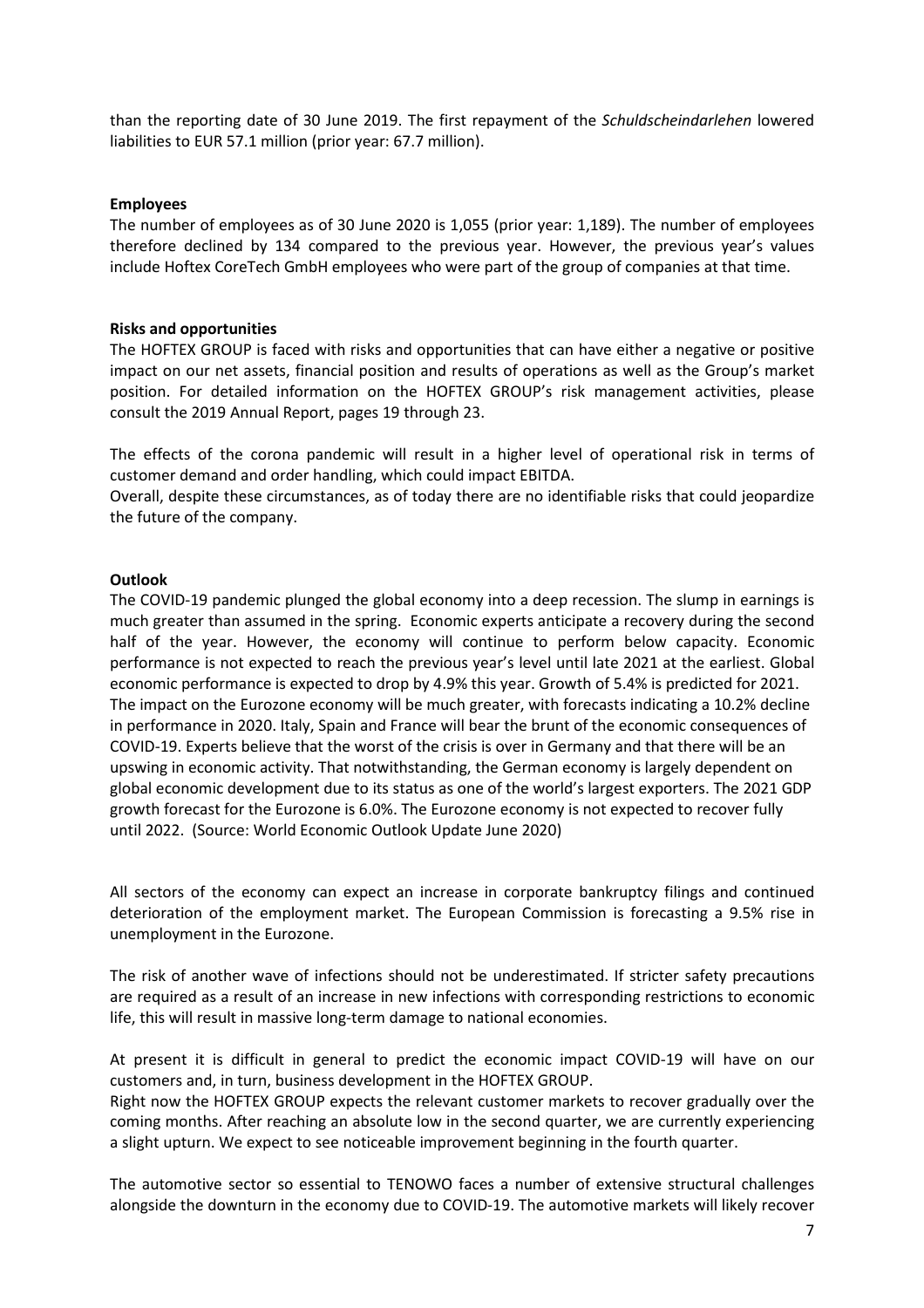over the medium term as a result of the necessary structural shift towards alternative drive systems. Nevertheless, regardless of potential drive types or means of transport, there are many different application possibilities for nonwovens in the field of mobility thanks to their outstanding product characteristics.

The HOFTEX GROUP expects a revival of customer markets in industrial applications (construction, filtration, packaging) and home decor/apparel. We see positive impetus and growth potential in the medical/healthcare segment, although the contribution to Group sales is still low in the short term.

Uncertainty is high among consumers in general. The fear of another major COVID-19 outbreak, but above all the effects of the economic crisis triggered as a result, has overshadowed life and thus the economic recovery.

In spite of the COVID-19 pandemic, we will continue undeterred with our strategically important projects during this time. We are sticking to the investment projects we planned for 2020 with around EUR 10 million. They are primarily directed at the continuation and completion of the investments we started last year.

In general, all forecasts are fraught with tremendous uncertainty. Due to business development during the first half year and our assessments concerning ongoing business performance, which are marked by a great deal of uncertainty, the HOFTEX GROUP anticipates a decline in sales in the low double digits as a percentage and a much lower EBITDA than originally forecast. However, the Management Board is unable to offer a precise annual forecast in light of the volatile general conditions.

Hof, August 2020

Klaus Steger Manuela Spörl Manuela Spörl Manuela Spörl Manuela Spörl Manuela Spörl Manuela Spörl Manuela Spörl Chief Executive Officer Chief Financial Officer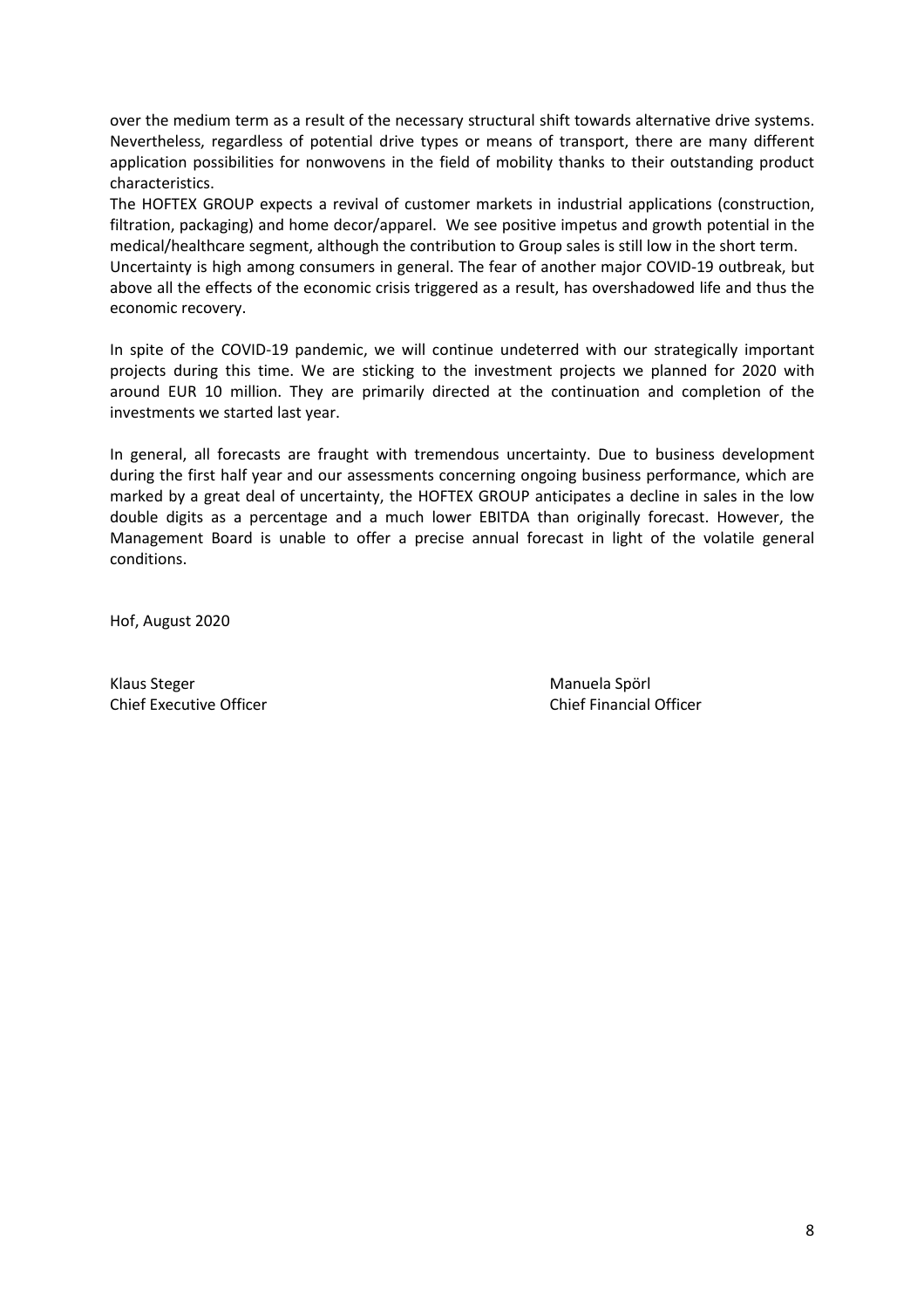## **HOFTEX GROUP AG**

## **Consolidated balance sheet as of 30 June 2020**

|      | <b>Assets in EUR thousand</b>        | 30 Jun 2020 | 30 Jun 2019 |
|------|--------------------------------------|-------------|-------------|
|      | A. Non-current assets                |             |             |
| I.   | Intangible fixed assets              | 2,184       | 2,598       |
| ΙΙ.  | Tangible assets                      | 101,234     | 97,739      |
| III. | Long-term financial assets           | 43          | 43          |
|      |                                      | 103,461     | 100,380     |
|      |                                      |             |             |
|      | <b>B. Current assets</b>             |             |             |
| Ι.   | Inventories                          | 32,358      | 36,830      |
| Ш.   | Accounts receivable and other assets | 18,966      | 24,840      |
| III. | Cash and cash equivalents            | 23,342      | 32,245      |
|      |                                      | 74,666      | 93,915      |
|      |                                      |             |             |
|      | <b>C. Accrued and deferred items</b> | 978         | 714         |
|      |                                      |             |             |
|      | D. Deferred tax assets               | 1,092       | 1,107       |
|      |                                      |             |             |
|      | <b>Balance sheet total</b>           | 180,197     | 196,116     |

|                            | <b>Equity and liabilities in EUR thousand</b>                | 30 Jun 2020 | 30 Jun 2019 |
|----------------------------|--------------------------------------------------------------|-------------|-------------|
| A. Equity                  |                                                              |             |             |
| Ι.                         | Subscribed capital                                           | 13,920      | 13,920      |
| Н.                         | Capital reserves                                             | 41,158      | 41,158      |
| Ш.                         | Revenue reserves                                             | 54,254      | 51,454      |
| IV.                        | Change in equity from currency translation                   | $-1,857$    | $-1,929$    |
| V.                         | Consolidated net losses (prior year: consolidated net gains) | $-3,325$    | 2,804       |
|                            |                                                              | 104,150     | 107,407     |
|                            |                                                              |             |             |
|                            | <b>B. Provisions</b>                                         | 18,260      | 20,311      |
|                            |                                                              |             |             |
|                            | <b>C. Liabilities</b>                                        | 57,103      | 67,714      |
|                            |                                                              |             |             |
|                            | <b>D. Deferred tax liabilities</b>                           | 684         | 684         |
|                            |                                                              |             |             |
| <b>Balance sheet total</b> |                                                              | 180,197     | 196,116     |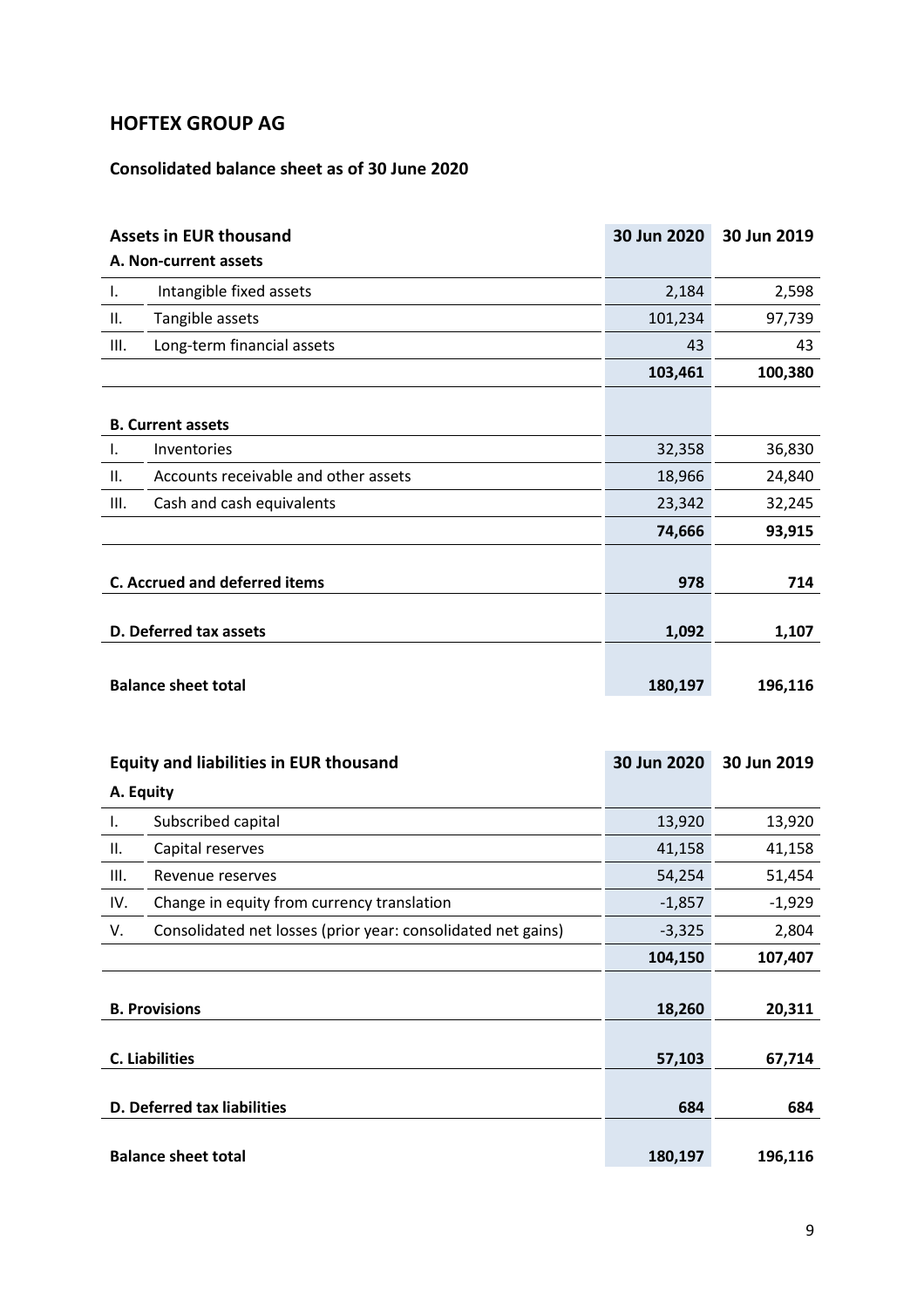## **HOFTEX GROUP AG**

## **Consolidated income statement from 1 January to 30 June 2020**

| in EUR thousand                            | 1 Jan to 30<br><b>Jun 2020</b> | 1 Jan to 30<br><b>Jun 2019</b> |
|--------------------------------------------|--------------------------------|--------------------------------|
| <b>Sales</b>                               | 65,853                         | 89,090                         |
| Change in inventories                      | $-1,626$                       | $-1,118$                       |
| <b>Gross revenue</b>                       | 64,227                         | 87,972                         |
| Other operating income                     | 821                            | 1,336                          |
| Cost of materials                          | $-29,878$                      | $-43,868$                      |
| <b>Gross profit</b>                        | 35,170                         | 45,440                         |
| Personnel expenses                         | $-20,444$                      | $-24,073$                      |
| Depreciation, amortization and write-downs | $-5,833$                       | $-5,746$                       |
| Other operating expenses                   | $-11,334$                      | $-12,817$                      |
| <b>Operating result</b>                    | $-2,441$                       | 2,804                          |
| Net interest income                        | $-566$                         | $-928$                         |
| Taxes on income                            | $-89$                          | $-310$                         |
| <b>Earnings after tax</b>                  | $-3,096$                       | 1,566                          |
| Other taxes                                | $-362$                         | $-348$                         |
| Consolidated net income for the period     | $-3,458$                       | 1,218                          |